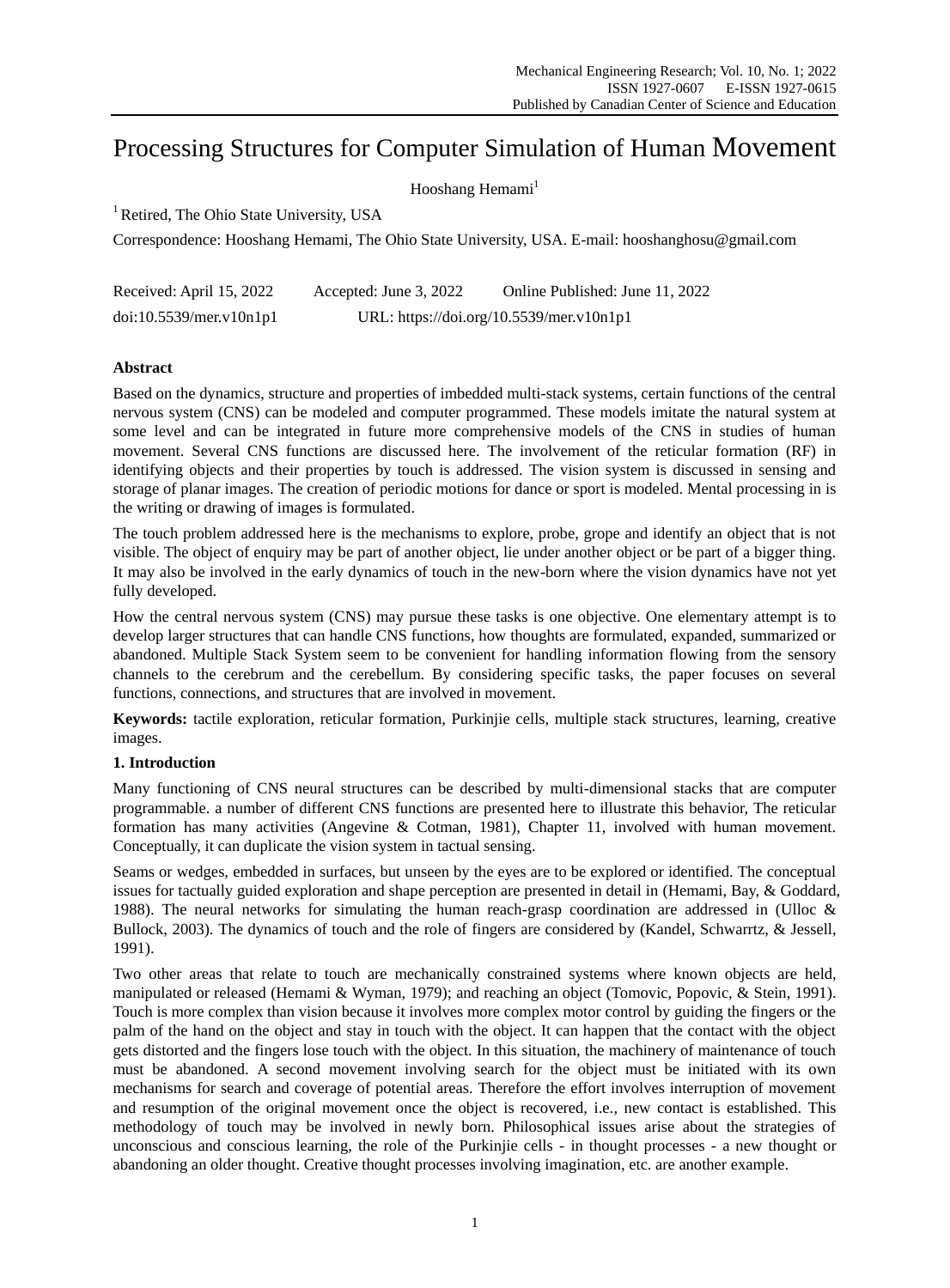A second objective may be the identification of size, shape and other attributes of an object. This effort may involve the fingers and the palm and modeling of the skin and tissues. Presumably, the fingers must glide smoothly without exerting too much force on the object. Better understanding of receptor-laden skin and tissue is desirable. Stacks (Robert, 2022) may be a useful mechanism for this purpose. When multi-fingers are in touch with the object. simultaneous control of all the contact forces is another objective. The strategy of search is initiated by the CNS and learning, experience and circumstances are involved. This issue is worth an independent exploration and is not further pursued here (Robert, 2022; Bay & Hemami, 1987). Other stacks seem to function in the CNS. In the brain one can envision stacks that are involved in the creative processes of writing, drawing, etc. These CNS stacks do not seem to have elaborate stability and functional processes of the RF. For this reason, one may explore some of the functions of the stacks involved in creative work. These upper level stacks can also be very complex. Imagining three-dimensional dance movements and imagined motions that do not exist in reality would be challenging stack processes that are beyond knowledge at this time. A simple two-dimensional stack involved in creative drawing is a structure that perhaps can illustrate some of the structure and functions involved in mental drawing of figures.

In what follows, the reticular formation and certain of its functions involved in touching and movement are addressed Section 2. Visual Perception of a Planar Object is presented in Section 3. CNS Learning by trial and error, as applied to certain sports and creation of repeating oscillatory patterns are addressed in Section 4. Creative Writing and Drawing Efforts are addressed in Section 5. Discussion and Conclusions are presented in Section 6.

#### **2. The Reticular Formation and Functions**

The RF is involved in many functions of humans and animals (Angevine & Cotman, 1981; Role & Kelly, 1991; Shepherd, 1979). The primary communication channel of the RF with the rest of the body is by the dozen Cranial nerves. A brief list of their functions are summarized here:

- Sense of smell (Garoutte, 1981), page 188,
- Optical nerve (Garoutte, 1981), Chapter 8,
- Movement of the Eyes,
- Facial sensation and proprioception for chewing,
- Lateral eye movements,
- Motor mechanisms for facial expression and sensory machinery for tongue and saliva,
- Vestibulo-Cochreal nerve in equilibrium and hearing,
- Motor in swallowing,
- Vagus: somatic sensation and motor for Pharynx and Larynx,
- Motor for Sternomastoid and upper trapetios muscles,
- Motor machinery for the tongue.

The sensations for the face could come from touches to the face, unseen by the eyes. Insects could be in motion, or the wind may be blowing. More pleasant libidinal events such as touches or kisses could be involved (Angevine & Cotman, 1981), Chapter 12. The limbic system is involved in visceral functions that are "central to emotional expression and influence mechanisms essential in perception and perhaps in thought." The RF receives raw data and "alarming bulletins" that are relayed to the sensory and nuclei of the brainstem. The eighth cranial nerve is involved in sounds of ice breaking, twirls moving in the wind, gun shot sound and all movement reactions (Angevine & Cotman, 1981), page 240.

Two functions are related to facilitation of human movement. Efferent processes transmitted from the CNS to the cerebellum and to the musculoskeletal system. The afferent touch-related processes from the rest of the body to the CNS is another function. These descending and ascending subsystems (Livingston, 1967), page 509, Figures 6 and 7 are described by (Angevine & Cotman, 1981).

Another function of RF is to synchronize motions that are located at different physical distances from the brain. one such motion is to move the lips, fingers and toes to the same rhythm. The function of implementing a number of simpler CNS neural strategies into a purposeful and desirable human effort, has been articulated and formulated by (Kornhuber, 1971; Kornhuber, 1973) as "readiness potential". To accommodate different delays, The RF introduces delays to motor units closer to the brain or shortens the transmission paths to the farthest motor units by faster transmission lines. Other applications In tactile sensing and exploration, the skin and tissue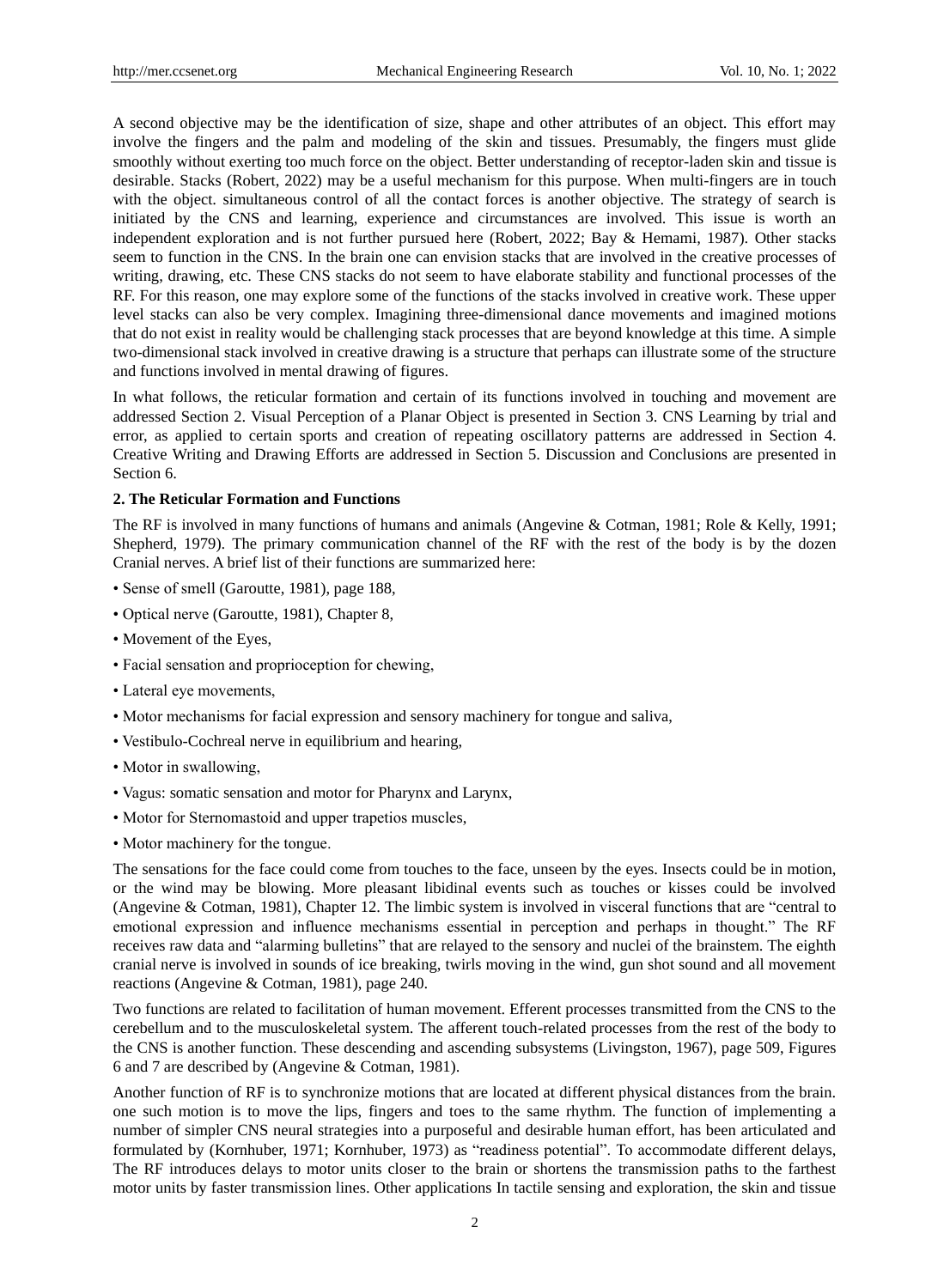displacements as well as the skin tangential and normal forces are needed for identification purposes Further, spatial and temporal behavior of the fingers have to be monitored for exploratory, recognition and continuation of the effort.

More challenging and difficult conceptual issues are when the whole hand embraces and moves on the unknown object in order to identify it and its shape. Not only good mechanical and physical model of the hand (Mason & Salisbury, 1985) are needed, but all tissue on fingers and palm of the hand have to be realistically modeled. To touch a wall in the dark for an electrical switch or a coat hanger is another example. A more detailed description of RF functions is given in (Angevine & Cotman, 1981), Chapter 11: establishment and maintenance of arousal and alerting states, regulation of peripheral sensory inputs, regulation of spinal motor activity and activation of sleep-like states. Many of these vital functions are learned. The learning may be unconscious. Lack or failure of some can be observed in new-borns and children where the internal CNS structures and body systems have not yet yet developed fully or matured. The RF functions in muscular control can fail when the child uses uncontrolled excessive muscular force or cannot relax. This may lead to frustration and/or losing control and getting angry. The role of RF in control of and awareness of emotions has been recognized, among many other functions of the RF. According to (Angevine & Cotman, 1981), page241, the output of the RF is so wide-reaching, it is no wonder that so many functions of the nervous system are affected by it.

Henneman (Henneman, 1980) considers examples of descending functions of the RF involved in movement. Many "alerting bulletins" are delivered by RF. Establishment and maintenance of arousal, alerting and libidinal systems are other functions of RF. Self aware-ness and consciousness (Livingston, 1967; Bernstein, Penner, Clarke-Stewart, & Roy, 2006) are two ares. Other systems as in the control of vomiting, are coordinated by the reticular formation (Garoutte, 1981).

One of the major functions of the RF is in "self awareness" (Angevine & Cotman, 1981) or "consciousness " (Bernstein, Penner, Clarke-Stewart, & Roy, 2006), Chapter 9. A model of the self may have many dimensions or attributes. An initial model is in neural construction in the newborn (Hemami, 2017) from the touch system. This model gradually grows and has many human attributes.

This self model is not physical or chemical. It is distributed in the CNS, but the CNS may have pointers to the self that may be needed for a particular purpose - good or bad. The CNS seems to have capabilities to repress, suppress, deny or ignore parts of the self.

It is known (Mountcastle, 1980), Chapter 7, that the whole self may be mixed or mingled with other objects. It is known (Angevine & Cotman, 1981), page 244 that the physical self can be related to the internal coordinate system or to the external coordinate system one can envision or imagine the whole body in some position (lying in bed, throwing a basketball or riding s bicycle. The person can consider the self as one whole single item or entity or multi-entities that may not be close or connected together, One may think of the lips, the finger of the right hand and the toes of the left foot as one entity. If these three parts of the body had to move to music or coordinated in other ways, the RF is a major facilitator.

An intellectually challenging issue is how one can put together an image of the body as all connected together or put an image of many parts that are not physically, or mechanically connected together. The RF provides some or all of the visual properties of the objects in tactual reach. The RF sends information about the contacts with the environment in the upward channels to the brain stem and above. It also send feedback signals downstream to the Cerebellum, and motor neurons (Kandel, Schwarrtz, & Jessell, 1991). The Purkinjie cells perhaps carry on the most important and unique function of the CNS. If an issue important to the CNS is in progress, the CNS has channels to allow further exploration or termination of the search or effort - all unconsciously carried out. An example is the involvement of the cerebellum in any movement. Through early life, a human learns many valuable and successful involvement of the cerebellar structures and routines.

To the extent that the CNS is satisfied with the outputs of the musculoskeletal system, these processes are to be closed to further effort and exploration. The CNS uses Purkinjie cells to stop further search or effort. That is why all outputs of the cerebellum, are from Purkinjie cells.

This kind of behavior, either to allow the search, enquiry or effort to continue or to stop, seems to be perhaps the most important part of human thinking. Suppose an idea has evolved to the current stage, the Purkinjie cell either allows the process to grow into the next stage of neural processing (and this is unknown, because due the distribution of neurons) or this trend of thinking ends at the current stage. If this hypothesis holds, it points to an indefinite intellectual and mental resource of the human brain. This phenomenon points to an intellectual resource of the human mind. It points out to an infinite resource of intellectual capacity. Similar channels may be available to the physical growth of humans and how these phenomena are, naturally, terminated when the

3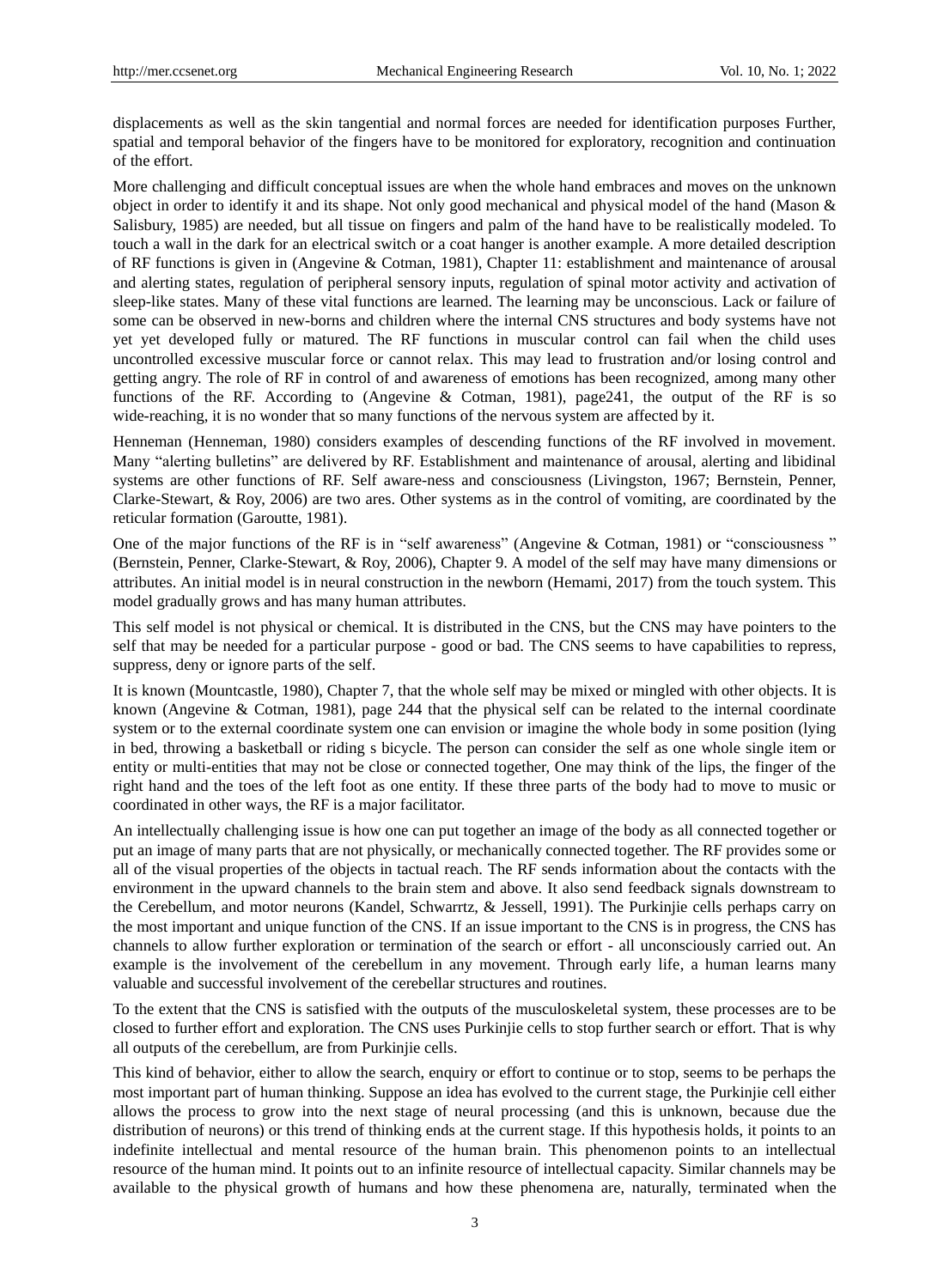process of growth has reached the satisfactory or acceptable level of size.

The involvement of the Purkinjie cell in the processes of touch in the RF or the cerebellum is more physical. Inherent learning and satisfaction with the outcome of the involved processes are more physical and automatic. To summarize, an event or process can, through the implement of the Purkinjie cell, stop development and progress of another event or allow a one-step further expansion or development of it. Such processes have not been so far mathematically formulated. Perhaps the most important activity of humans and animals is the interactions with the external environment.

## *2.1 Exploratory Contact with the Environment*

A simple case of exploratory contact by the skin and tissue is presented here to illustrate the function of the RF. Suppose a finger is to explore a planar surface and follow a seam, an edge or a crack without being able to see the surface. The finger is to find the seam and track it. The RF is to facilitate the tracking and forward the trajectory of the seam to the CNS. The contact with the seam does not support the weight of the system or any other function as in many constrained systems. A rough horizontal surface, next to the body, is to be explored by hand, the index finger or the palm and the fingers for finding a smooth seam or wedge.

There are two steps to the effort: finding the seam, and repeated incremental motion on the seam. Finding the seam starts with moving the finger or the palm of the hand on the surface, at some level of force, that allows moving the finger. This amounts to exploration of the surface at some detailed level. This is a full execution of some motion pattern by the CNS. The pattern of motion can be circular, moving back and forth, moving on an expandable helix, etc. There are two choices for following the seam. One of the two must be selected. The RF stack records the coordinate x, y of the next point on the seam. This information has to be communicated to the CNS so that the finger can follow the seam. The finger must be pressed to the seam with the vertical and the directional forces. For simplicity, we assume the person exploring the unseen surface is lying on the ground. and the seam is imbedded in the same horizontal plane. The plane is the yz plane of the body: x is the pitch axis (extended left hand) and the z-axis is the trunk axis (foot to head). There may be two choices for following the seam when the seam continues in both directions. One of the two must be selected. The RF stack records the coordinate x, y of the point on the seam. This information has to be communicated to the CNS so that the finger can be guided on the seam, i.e., the motion of the finger follow the seam.

The strategy of search is initiated by the CNS and learning, experience and circumstances are involved. This issue is worth an independent exploration and is not further pursued here (Robert, 2022; Bay & Hemami, 1987). Other stacks seem to function in the CNS. In the brain one can envision stacks that are involved in the creative processes of writing, drawing, etc. These CNS stacks do not seem to have elaborate stability and functional processes of the RF. These upper level stacks are involved in creative work. These stacks can be very complex. Imagining three-dimensional dance movements and imagined motions that do not exist in reality would be challenging stack processes that are beyond knowledge at this time. A simple two-dimensional stack involved in creative drawing is a structure that perhaps can be modeled.

Suppose a rough horizontal surface, next to the body, is to be explored by hand, the index finger or the palm and the fingers for finding a smooth seam or wedge. There are two steps to the effort: finding the seam, and repeated incremental motion on the seam.

Finding the seam starts with moving the finger or the palm of the hand on the surface, at some level of force, that allows moving the finger. This amounts to exploration of the surface at some detailed level. This is a full execution of some motion pattern by the CNS. The pattern of motion can be circular, moving back and forth, moving on an expandable helix, etc.

To keep the palm or the hand in contact with the surface, touching and feeling the surface, one introduces a small rotation in the plane of upper and lower arm. This small excursion, i.e., the rotation of the plane can be periodic, random or of some arbitrary positive and negative small rotation to allow sensory information to be extracted from the surface.

As long as the seam is not found, no information is stored in the stack. and a strategy of search must be repeated. The strategy of search is initiated by the CNS and learning, experience and circumstances are involved. This issue is worth an independent exploration and is not further pursued here (Robert, 2022; Bay & Hemami, 1987). Other stacks seem to function in the CNS. In the brain one can envision tacks that are involved in the creative processes of writing, drawing, etc. These CNS stacks do not seem to have elaborate stability and functional processes of the RF. For this reason, one may explore some of the functions of the stacks involved in creative work. These upper level stacks can also be very complex. Imagining three-dimensional dance movements and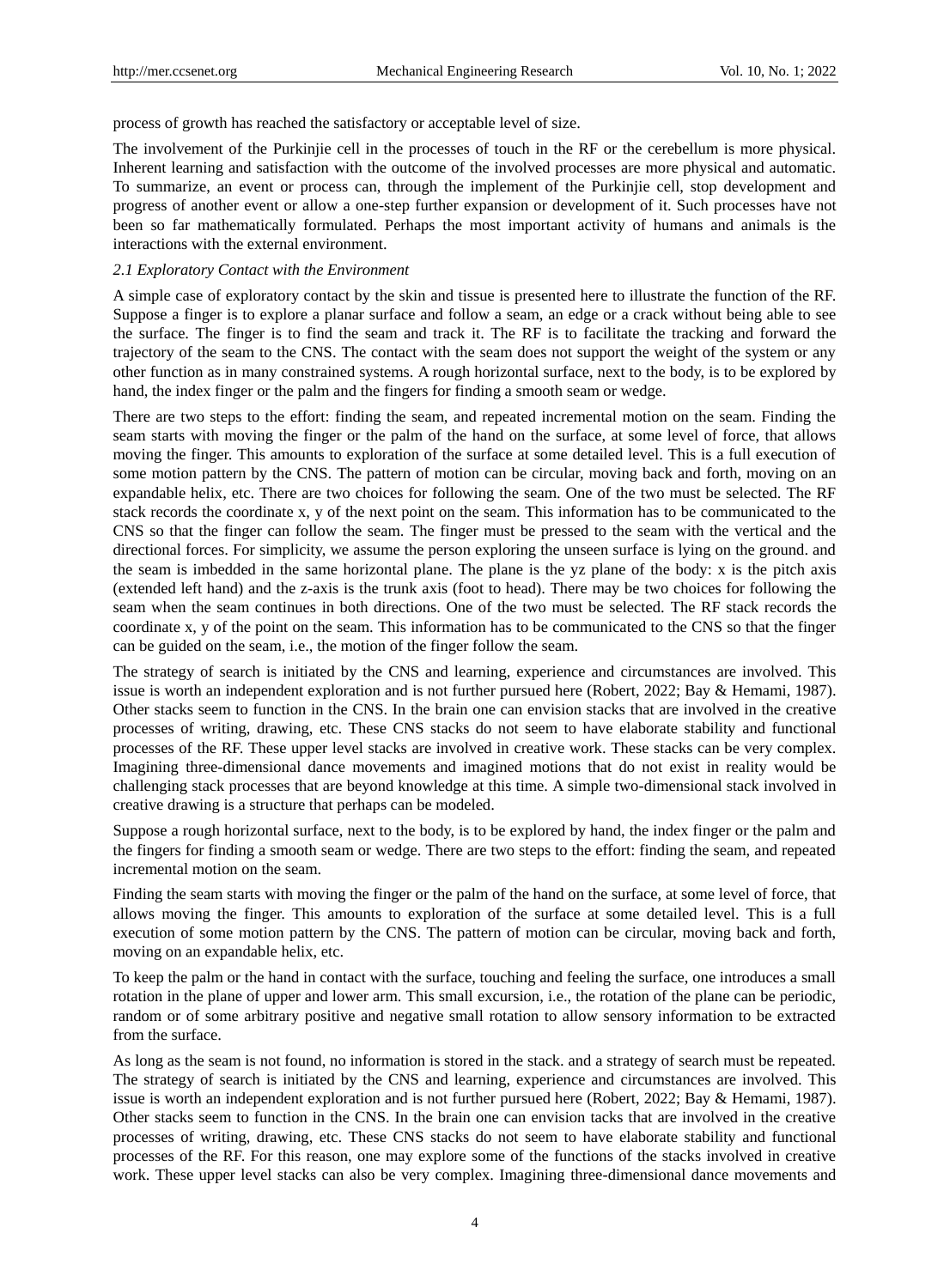imagined motions that do not exist in reality would be challenging stack processes that are beyond knowledge at this time. A simple two-dimensional stack involved in creative drawing is a structure that perhaps can illustrate some of the structure and functions involved in mental drawing of figures.

Once the finger is in touch with the seam, confirmed from processing sensory data in the RF and summarizing the result in RF. These results, i.e., the just discovered segment of the seam, are added to the previous trajectory of the seam and the this position is communicated to the CNS. The CNS starts moving the finger further on the seam. This second motion is planned by the CNS and the processing of the sensed data takes place in the RF where an additional segment is added to what is already discovered. This process gets repeated again and again to discover further segments of the seam. The RF, for detection and storage of the surface information, as the palm or finger moves on the surface, is modeled as a two-dimensional stack.

In the current discussion, this issue proceeds as follows and becomes relevant.

To not lose the seam, the human should use the palm and the fingers as a larger sensory apparatus. Once the mission of the search is achieved, i.e., the seam and its location are determined, the CNS will suppress and delete the body of currently acquired sensory information. This ability to create and get help from presently desirable but shortly redundant information is one of the "redundancy" abilities of the CNS that has not yet been much explored.

This ability to use the sensory apparatus more efficiently is inherent and is not learned. The use of hands and larger contact is perhaps involved in maximizing pleasure and exchanges of love, affection and pleasure. These abilities or endowments of the human system are also transparent in the functioning of the joints such as the knee joint where gliding, rolling and locking are completely programmed and do not need any conscious effort. They take place automatically! Brooks (Brooks, 1986), page 220 discusses excitation and inhibition induced by stimulation of part of the arm. The excitation field shrinks after the inhibition is initiated. It seems there is a measure of assurance in the CNS for insurance that the excitation is taking place. Once the whole process (excitement and inhibition) is in effect the excitation somewhat subsides.

Other examples are cited (Brooks, 1986), page 237, where during arousal from inattention to attending a novel stimulus, i.e. corticospinal neurons) (Brooks, 1986), page 231, get involved. These neurons are made more responsive for the forthcoming action by clearing busy input lines. This process is called disfacilitation.

The cerebellum and the Vestibular system play important roles in energizing the muscles in exploratory movement. The Vestibular system identifies the position of the trunk relative to the external world and can integrate the gravity involvement in the extremity movement. The cerebellum provides the needed muscular forces.

Suppose a person"s body is lying on the ground. The axes of the body are as follows. The frontal axis x now into the ground. The horizontal ground plane is the yz plane: the y axis is along the stretched left arm and the z axis is along the spinal cord from the body through the head. The motion of reaching is achieved with the coordination of the upper and lower arms. The hand and fingers are fixed relative to the lower arm. To allow exploration and touching the surface. The xy plane is given a small rotation about the z axis. This small motion can be sinusoidal, other back and forth movements or random movements. The upper arm and the lower arm rotate about the x axis in the yz plane in order to define the extent of the reach in the horizontal plane.

The same procedure can repeat many times until the area of interest on the floor is covered. Every motion starts from where the upper and lower arm are and the rotational motions of the two segments allow an area of the surface to be scanned to be covered. The whole arm slightly moves to detect features of the surface.

Thus the exploring arm has three rotational degrees of freedom that the CNS programs. The hand, as stated before, through the programmed random rotation of the arm comes in contact with the features of the object (or the surface to be explored). The features are identified by the tactual sensors, tracked and recorded by the RF to be transmitted in the CNS or recorded in memory.

The method described above separates the two issues of controlling the motion of the arm on the surface and detection of the features of interest. This may not be the physiological procedures of the CNS, but it allows us to describe the RF involvement. The sensory apparatus records two set of contact point parameters:

• The two pressure forces felt by the skin and tissue, the horizontal force against the direction of motion and the vertical force against the skin and the tissue, and

• The three - components of the local velocity of the point of contact in the ICS system.

These features are forwarded to two FIFO stacks that are part of the RF - one for the trajectories and one for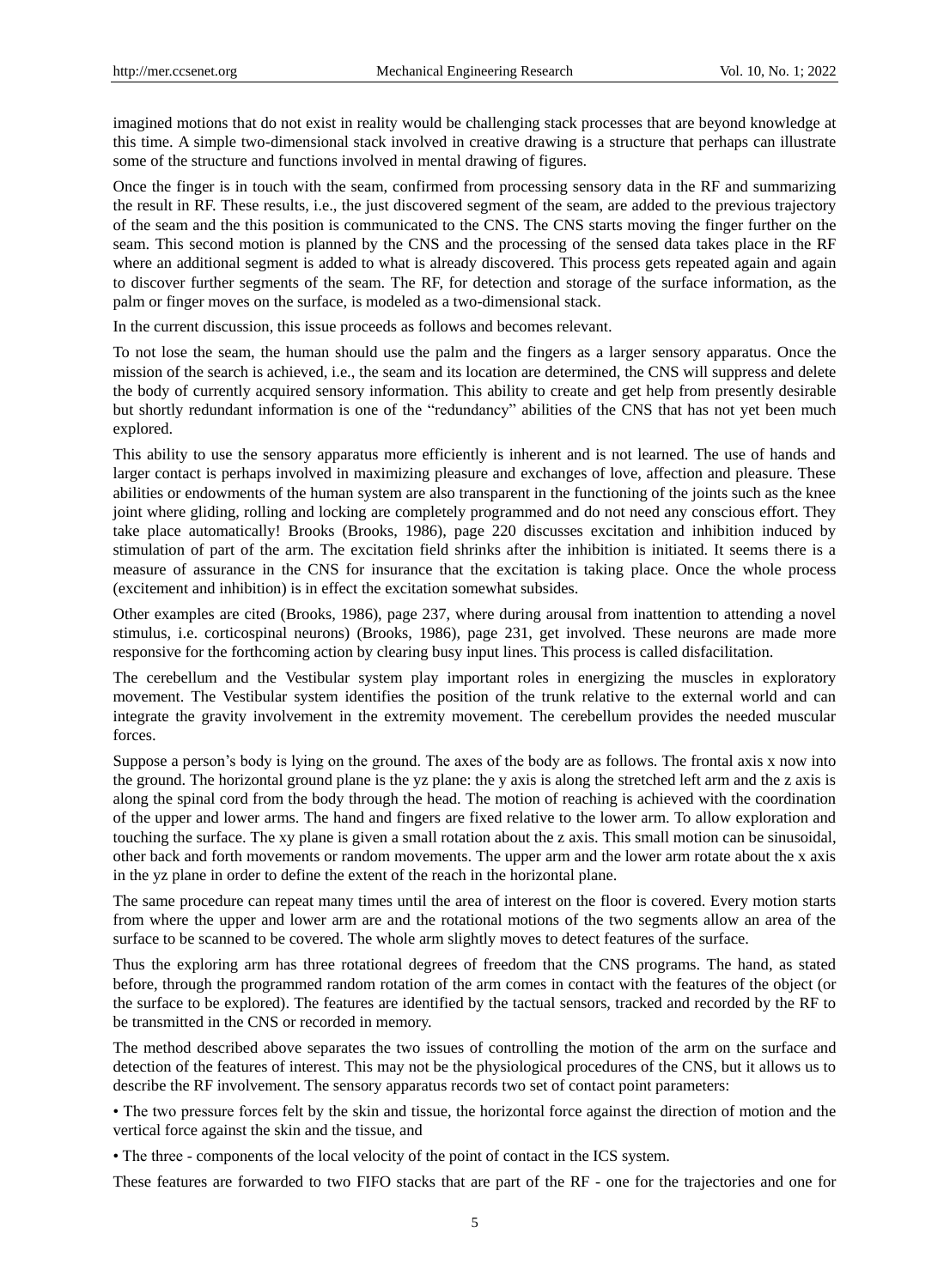forces. Consider the three-dimensional stack of the trajectories. Before storage of the three velocity components, a certain cleaning and elimination of neighboring clusters of data is necessary, similar to the vision system (Robert, 2022) to reduce the relevant velocity information to three numbers - the components of local velocity at the point of interest. This procedure is detailed in the previous reference and is not repeated here. These three components are stored in the stack. The stored information is a track of the important information for storage of the track in memory and other purposes.

The same elimination of redundant data and storage could also take place for the force stack. The same procedure could be applied to three – dimensional surfaces, inclusion of more muscles, hand, palm and fingers and more. The basic implementation of the CNS control could follow that of (Bay & Hemami, 1987). Alternative strategies have been proposed by synergy models (Szentagothai & Arbib, 1974), page 471.

# **3. Visual Perception of a Planar Object**

The visual perception of a planar object or image is modeled here. The model demonstrates the role of stacks in processing. The abstract operation of perception here is as follows. The boundary of the image is divided into a large number of small linear segments, e.g. 50. The objective of the vision system is to identify the location and orientation of each of the 50 segments in a mental planar image. Each of the 50 segments is modeled by a rectangle. All the rectangles are mapped onto the retina by the visual system. Every mapped rectangle is projected onto 50 vision rods that represent the totality of rods excited by the mapped segment. The overlap of the incoming rectangle with each of the 50 excited rods and the one rod with maximum overlap with the incoming segment is identified. The position and orientation of the rod with maximal overlap is transferred to a permanent storage plane in memory.

The interesting fact about the above processing is that all the fifty incoming segments and all the processing involved with each segment could be done in parallel. Through the above processing an image of the planar object is generated and can be transferred to the visual cortex or elsewhere in the CNS. The stacks needed for this task are planar, i.e., two-dimensional Stack structures are a convenient mechanism for modeling simpler neural processes in living systems. If programmable forms of such stacks can be developed, such neural processes can be simulated and possibly compared with the natural behavior and performance of the living systems. Development of the neuronal models would be very valuable in CNS research.

The simplest stacks are the standard LIFO and FIFO stacks of dimension one. They are used in current computers for implementation of interrupts and multi-level interrupts. Every computer register sits on top of a stack that is both a FIFO and a LIFO. The computer has two instructions: PUSH and POP.

The Push instruction pushes down the content of all registers for the current program in the stack. All registers will be filled with the values needed for the higher priority program to be executed. After the latter program is completed, the LIFO is popped to proceed with the program that was interrupted. If a movement is pushed in a stack and then popped, the signals can be reversed in time. In actual human interruption of movement, the whole CNS may be involved. If carrying a cup of coffee is to be interrupted, the CNS has to handle the setting down of the coffee as a gentle constrained motion, and the CNS must remember where the cup was placed. There are also elements of learning involved. If the interrupted movement has been well learned, the implementation is quicker and may be implemented more quickly in parallel. Otherwise, the implementation is slow and is serially carried out. Another application of first order stacks is in compensation for neural delays. The CNS introduces delays in different neural paths in order to impose synchronization of terminal effects. One may wish to move the fingers, the lips and the toes synchronously to music.

Many activities that require synchrony with other internal or external events benefit from this kind of processing. If learning is to take place, the cerebellum may be involved.

The stacks of dimension two are used in many neural, chemical and processing activities of the CNS. Some of the more interesting examples are in the vision system. Writing, art and creative and imagination part of the brain. Three simpler two-dimensional stacks are: amplification and/or attenuation of a two-dimensional image size, rotation and translation of a planar image, and coloring or painting an image, The object can be rotated, translated or imbedded in a larger or smaller plane to induce attenuation or enlargement.

An example of a three dimensional stack is a mental image of a sequence of buildings on a street. Such images may be recalled for different purposes such as drawing, coloring or painting.

An image of the length of a street with a variety of buildings can be stored in a four dimensional stack - the buildings are the three -dimensional stored objects and the length of the street is the fourth longitudinal dimension of the stack.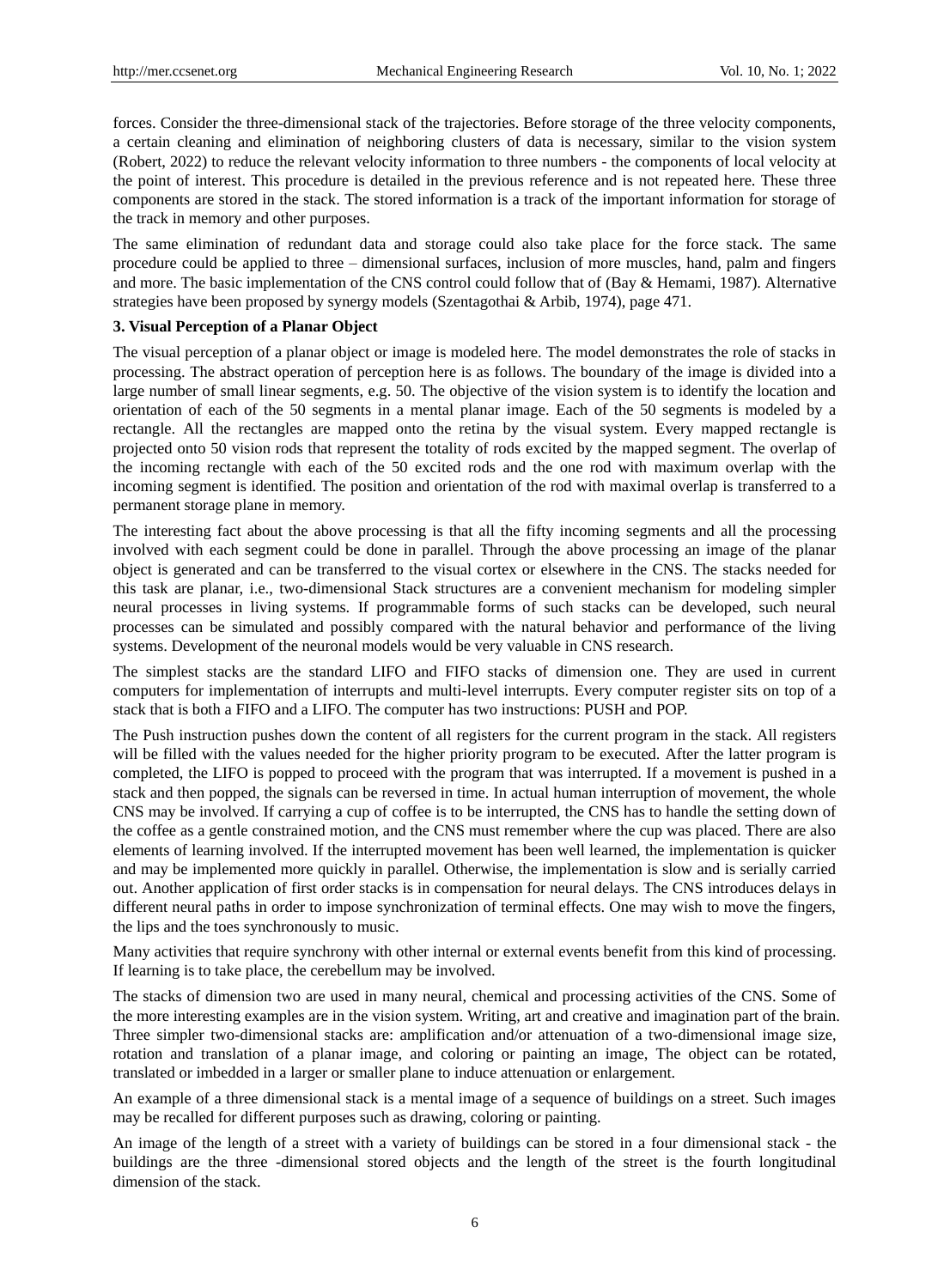Alternatively, a three-dimensional building in construction or in demolition can be stored in a four- dimensional stack.

In a different mental application, a person can watch dance or other simple or complex human movements of another human being, and, based on his knowledge, learning and previous experience, may be able to imitate and repeat the same observed motion. The pattern Recognition involved is an area for exploration and the role of vision and stacks in such mental efforts is beyond the present work.

# **4. Mental Creation of an Image**

This application of stacks is important in all creative, imaginative and artistic activities of the brain. It applies to other creative traits such as production of music, literature, and other creative talents. This section is involved with creation of planar images and shapes as well as combining images into painting assemblies of images. The transformations involved here are multi-faceted and involved. The image may be transferred to a stack of higher or lower dimension, it may be amplified in size or reduced, colored differently or rendered into a periodic or time-varying image or structure that repeats itself as in dance or other periodic images. Only production of periodic brain signals is addressed here, such signals are prototypes of CNS signals that energize the musculoskeletal dynamics.

The body may be stationary and stable in the inertial coordinate system (ICS) on the ground or in a boat. The upper arm performs a desired periodic movement. The hand and fingers may hold an object such as a visible cup.

The image of ghe cup may not be in the visual field. These movements require different capabilities from the CNS, the sensory system and the musculoskeletal system. Part of the body is used as a platform. The Vestibular system deter- mines the location of the body in space and relative to gravity. Then part of the body is used as a stable stationary platform, and part of the body is used for tracking, touching and exploratory purposes. This approach require complete maturity of the human physical system. The CNS may use the same rubbing or exploratory movement pattern repeatedly to detect and record segments of the seam or wedge to be discovered. Another situation, different from the above, involves early touch and discovery of objects that is vital to the infant or young individual and also may have libidinal, affective and limbic dimensions and characteristics both in infants and grown-ups. All these movements require separate abilities, neural, physiological and psychological and deserve elaborate studies.

It appears that identification of objects by the visual system or the tactile system may both have similar structures and processing. It is also possible that the hearing system for voice and music may have similar processing mechanisms. Also in the realm of creative work, mental construction of physical and imaginative forms, the proposed RF structure is very powerful. A somewhat basic structure of this module is presented here in some detail. The basic module is a three -dimensional stack that can represent an arbitrary three-dimensional physical object or structure. This structure can be modified and advanced in time by a "push" signal. The push signal is analogous to one clock pulse in the current computers. The "pop" signal commands a reverse step in time and a "hold" signal does maintain most of the current values of the stack at their current values. Only a designated part of the stack (a specified sub-stack) may be modified by a special processor that implements the needed transformation. A mental example may clarify this process. The CNS may hole an image of a house in the stack. Actually the stack is a memory element now. The windows of the house are sub-stacks and assume they are all yellow. Suppose one wishes to make the windows red. One way to do this is to take the windows one by one and subject the sub-stack to the sub-stack processing of turning the yellow color to red. Computer stacks can be designed to confirm and verify the functions, structures and collaboration of stacks in different physical and mental missions. Therefore, in the computational module every sub-stack can be subjected to moving forward in time as it is modified, held in time with no change or moved back in time with a sub-stack pop. The sub-stack may have conventional clocks to sequentially evolve the process of changing the sub-stack. The sub-stack can have more hardware and allow a parallel, rather than sequential, change, i.e., the whole window is simultaneously turned to red.

The above double stack structure - the main stack being composed from many sub-stacks and each sub-stack having its own processing "sub-routines" is the computational module. Each stack may be in charge of its clock frequency, i.e., it may speed up or slow its processes down. It may have to communicate with neighboring stacks that it is done with its current job. All these properties and functions will be programmed with conventional and current software so that the computer module can imitate natural: physiological and neural modules with a successful imitation, one may have some more accurate ideas about what the neural assemblies do to perform that function. The stacks are suited to do a particular CNS function: sensory, motor, perception, and neurochemical. The stack to model the Thalamus is discussed in some detail here.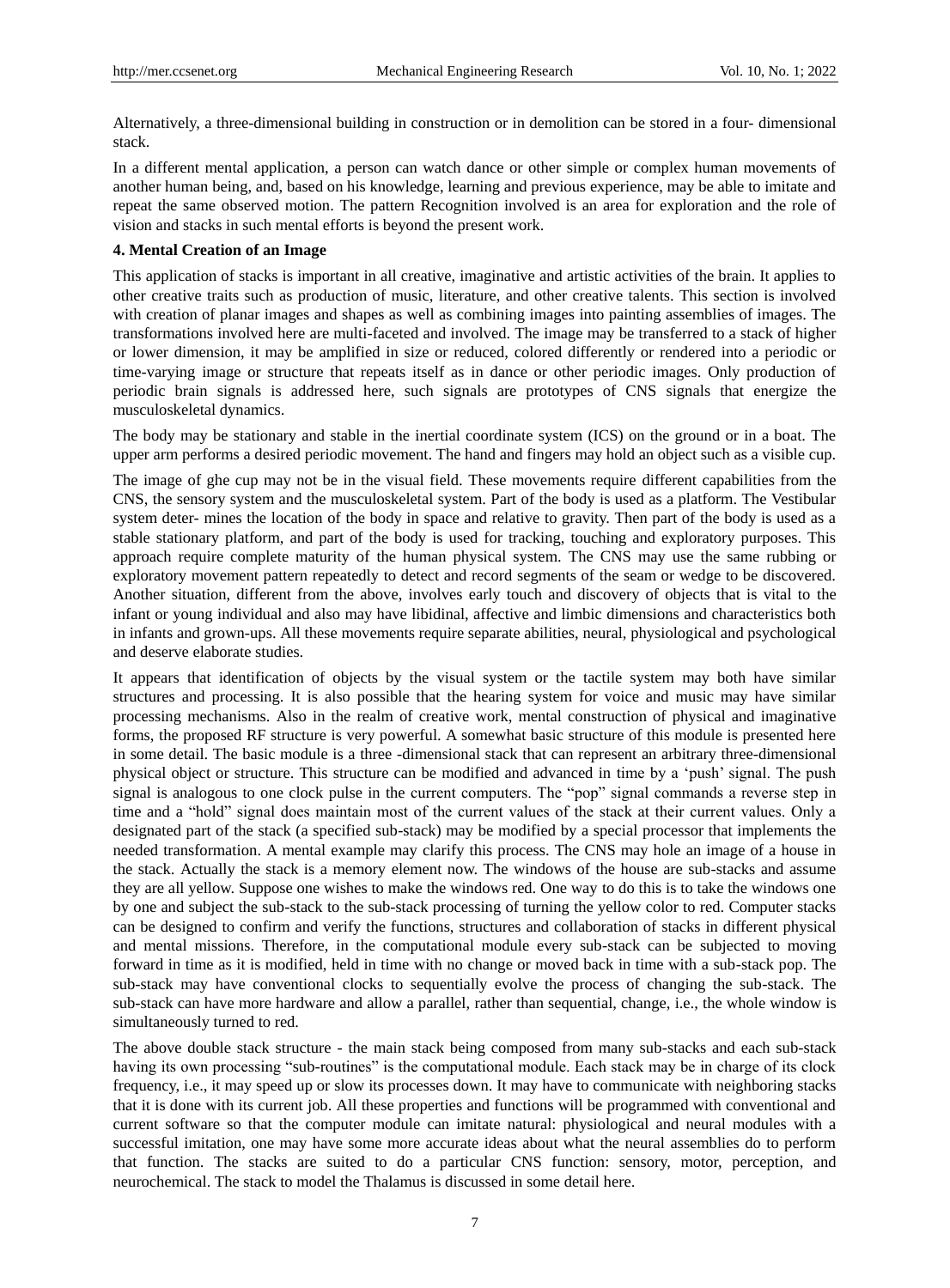The Thalamus carries important sensory signals from the RF to higher CNS centers. This information is tactile, visual, audio and olfactory. These special signals carry messages for part of the cortex. Other similar signals may be for the whole CNS, the cerebellum, etc.

The Thalamus integrates the sensory information and transmits it to other CNS components or stacks that need it. According to (Angevine & Cotman, 1981): the thalamus functions are roughly of three types: discriminative, affective and integrative. When the gains are not proper, tremors movement disorder result. The cerebellum controls many gains involved in feedback paths of movement. the basal ganglia may control the gains involved in efferent, i.e., forward and down stream gains. The flow from the RF allows the Thalamus to control consciousness, alertness and attention (Angevine & Cotman, 1981), page 168. Precisely, how this is done is not well known.

To clarify the structure and sub-structures a number of mental exercises of creative, artistic and imagination processes are presented here.

Writing of alphabetical lower case letters is considered here. A more detailed discussion of writing see (Boren, Zheng, Hemami, & Che, 2013). Consider the task of drawing a flower with five circular petals. The process needs a two-dimensional stack. Each petal is produced by a sub-stack and a stack assembles the five petals. For simplicity assume the sub-stack computational program is a standard mat-lab program to place and draw the circle. Once the circle is plotted, i.e., the petal is drawn, the stack must select the location (the second sub-stack) for the second petal and so forth. If leaves and branches are to be added to the flower, other subroutines are needed and other assimilation and extension programs are needed for the stack.

For a drawing, more elaborate efforts and creative steps may be needed. In the CNS every sub-stack has its own bundle of processors and control inputs. Some of the processors may even be very fast requiring parallel processing. Animals use all fingers to hold some object (Kandel, Schwarrtz, & Jessell, 1991), page 546.

According to Heins Kohut (Kohut, 1971), page 185, in narcissistic personalities, there may be vertical and horizontal splits of certain energies. The separation of the mental space of interest in two parts necessitates drawing of boundaries and lines around psychological and neural boundaries. Physical shape of many man-made structures and buildings, etc. are examples of splitting carried out consciously or unconsciously.

A relevant example is the part of the brain involved with creative work. The image of the form in progress, must be captured to be done later in time. The gradual involvement of the brain in the creation of any image, real or imagined, is an example.

Cerebellar models are involved in coordination of movement. Another function is learning which will not be considered here. As stated earlier, if movements of lips, fingers and tore are to be in synchrony with music, sub-stacks have to advance some signals and delay some signals relative to others that are not delayed or advanced. The cerebellum can do this with stacks and sub-stack structures as envisioned in this paper. The predictive part of the cerebellum has been previously modeled

The regulation of the chemistry, and all other body needs (Kandel, Schwarrtz, & Jessell, 1991), and automatic observation and control of all vital life saving processes could perhaps be modeled by multi-level stack sub-stack structures that can represent all such functions of the reticular formation. Another advantage is that these structures can be modeled by standard computer programs and simulated. If physical and experimental measurements and observations are available, this could be a new way to confirm functions of many subsystems of the CNS. There are other approaches to reaching, goal-directed movements and tracking movements with and without vision have been subject of other approaches (Tomovic, Popovic, & Stein, 1991).

The RF and the vision system have similar ascending channels and paths to the brain. The descending paths to the parts of the human system involved in motion control, emotional and libidinal issues, chemical and neuro-chemical activities are much more involved than the vision system. Computer models and structures of the RF are desirable for two reasons. They provided a more precise structure that can be investigated physically and neurally investigated. They allow simulations of the natural processes for further and future scientific studies.

A variety of different activities can be cited in this regard. Monitoring the performance of different subsystems is one activity. Detecting vomiting and taking charge of what has to be done (Garoutte, 1981) is an example of this class of activities. Tracking tactile structures and identification and manipulation of objects is a second area. Coordination of different movements - simultaneous movement of lips, fingers and toes to music, in a task, is a third area. transmitting the information to the right destination in the CNS is a fourth area. Information processing such as detection of rough surfaces and many other examples of such processing may be another area. Often, the processing involves delivering the data to the right processor. Interruption of one task by a higher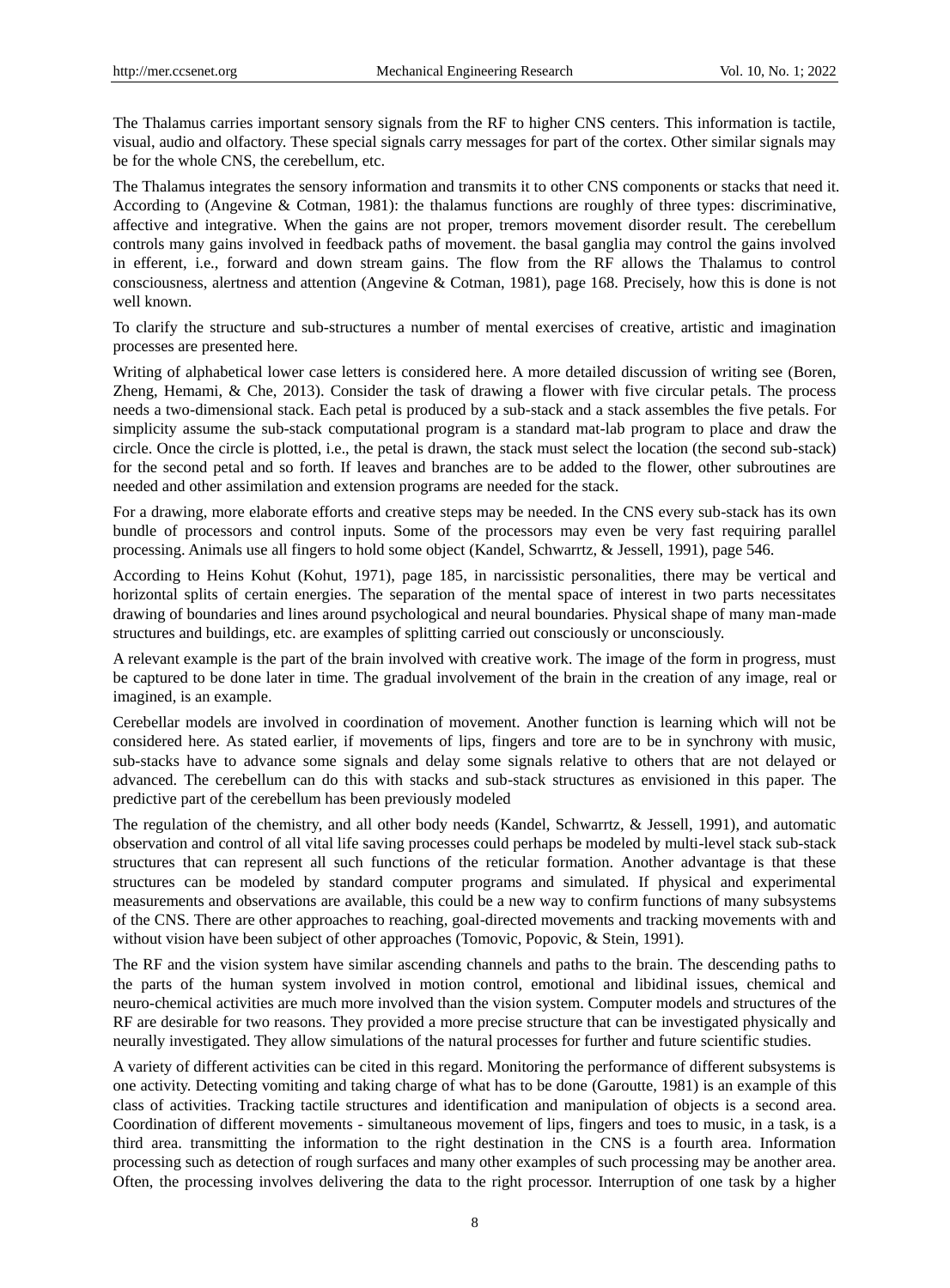priority task and resumption of interrupted task (or tasks) is another example. Synchronization of body movement events with external events is another one. Many other examples can be cited that could involve keeping track of the internal chemical activities and their proper execution. A major question is whether the RF activities are learned by unconscious trial and error or over-programmed and then cut to size.

In what follows a standard computer structure is modified to account for some of the RF processes involved in movement. The main motivation for a computer model is that the architecture of the computations and the computational modules and functions can be simulated and the results compared with experimental and neurophysical measurements. Some of the functions are easy to recognize.

• All computer registers that store states are modified to simple last-in-first-out (LIFO) stacks. This structure allows programs (such as a motion in progress) to be interruptible. Upon receiving a signal to interrupt, all current registers are pushed into the stack and wait for the higher priority interrupting program to get executed. When the latter activity is completed, the LIFO pops and the previous registers are loaded and ready to execute the original program. The LIFO structure allows many interrupts within interrupts and is very powerful.

• The clock rate is not constant and depends on the time interval necessary for completion of the current task. Therefore, the computer has a local timing, for cleaning extra calculations and deleting them and the FIFO clock to summarize and store present results in the FIFO.

• There may be involved two FIFO"s for the RF. One for storage and recording of the trajectories of specific states of position and velocity. This is a three - dimensional stack. Another three dimensional stack is needed for storage of contact forces: tangent to trajectory of touch, normal to the surface and lateral to the seam or wedge to be followed.

• There is local processing at every stage of stack processing. The computations to identify the net state of processing and the deletion of computations not needed anymore and preparing the local processor for the next step.

• Articulation of visceral, chemical and higher integrative functions of RF.

• Different delays are introduced in the "readiness segment" of the brain in series with the neural paths to the muscles. These compensating delays modify the paths to all muscles such that all paths introduce a single delay for all involved muscles. The movements involved are at the same latency and the movements are synchronous and coordinated.

• Integration of touch, vision and sound coming from the same physical vicinity - awareness of some attributes of the physical world around the body.

- Detection of desirable or undesirable events happening around the person.
- Specification of feed forward (downstream) and feedback (upstream to CNS) (Wolpert & Kawato, 1998).

• Role of the Purkinjie cells in termination or expansion of search, thought processes, imagination or creative efforts. also involve learning [(Kandel, Schwarrtz, & Jessell, 1991),Chapter 64] but the learning is not addressed here.

A fourth example here is the interruption of a movement by the person and serving or performing a higher priority movement. After the priority movement is completed, the original movement resumes. All the variables that are important for the resumption of the original movement are pushed into a LIFO stack.

These variables serve two purposes. They are needed to return the limb to its original position and then resume the original movement. Exactly, how the CNS carries out the intermediate motion of the limb to its interrupted state is not known. Once the CNS is ready to proceed with the execution of the original motion, the stack has to be popped to reset the initial states for resuming the original motion.

The operation of the stacks is relatively simpler to describe for simpler movement as in the conditional response.

The hypothetical computer here is made of a number of stacks. These stacks are analogous to registers in a standard computer. For simplicity, only one- dimensional stacks are considered. Also we consider a simple stack ( called stack1) needed in the brain for creative efforts. The effort here is mental drawing of flower images. Let us assume the flower is made of five circular petals. The lower is to be mentally drawn on a sheet of paper We assume the brain has in storage a circle of some size in some stack (stack2) that can be recalled into stack1 for the flower. The circle is brought to stack1 by an instruction of stack transfer, analogous to register transfer:

#### Stack2  $\rightarrow$  stack1

Instructions are needed to enlarge or shrink the size of the circle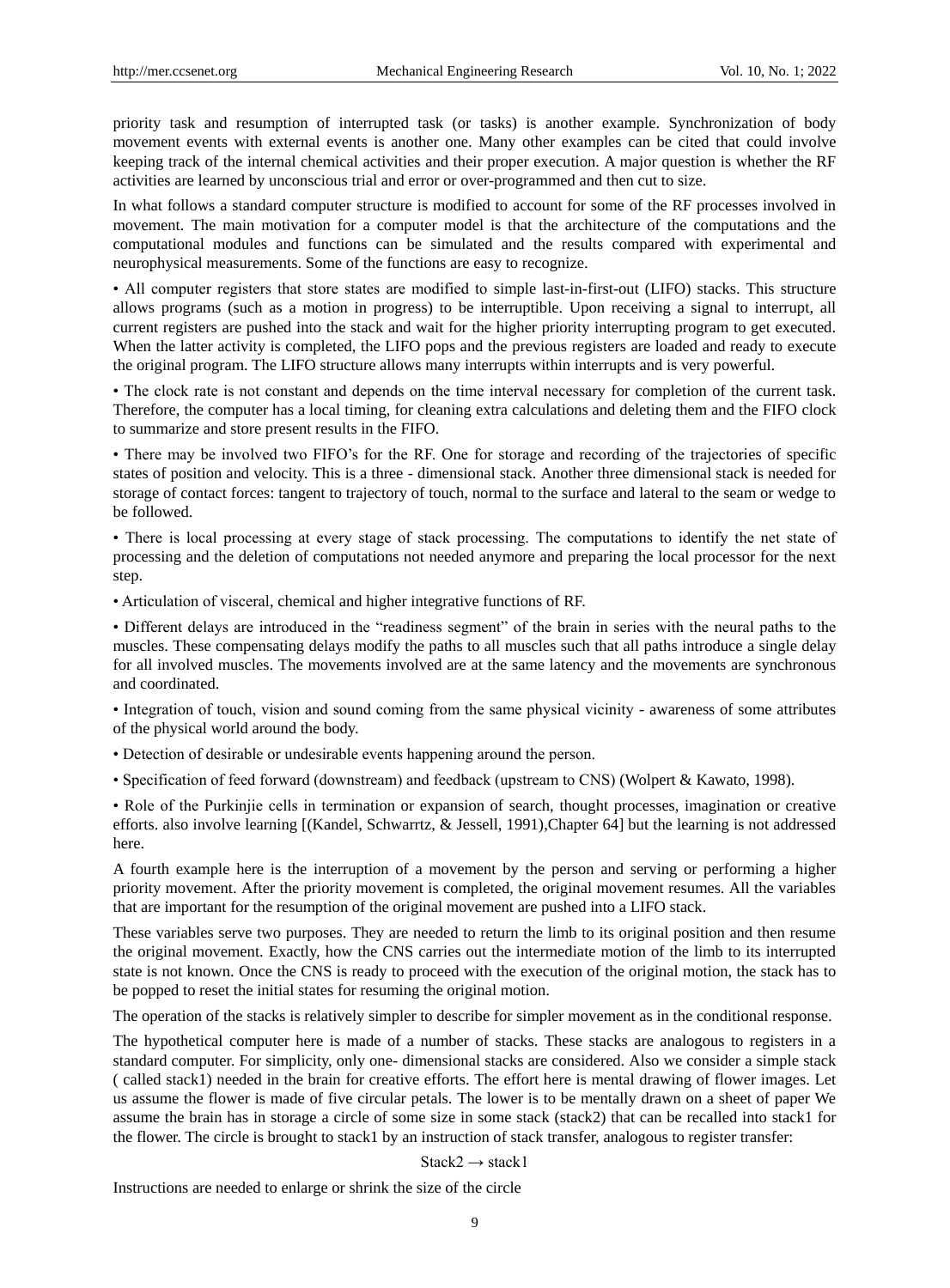Assuming the circle is of the right size, it has to be transferred to the right location on the page. Then the two circles must be combined o form two petals.

The above class of register transfers are easy to understand and implement.

More difficult and involved transfer functions are the ones involving in time coordination, i.e. set of physical or movement activities end at the same time. Or, as stated before, parts of the body, at different neural distances from the brain, are to do movement in synchrony. We assume a solution from having learned how to start some motions earlier and others later such that neural transmission delays and advances add to the same for all sub-motions. Possibly Kornhuber"s "readiness potentials" of (Kornhuber, 1973) may be involved in this class of transfer functions. These capabilities have been learned and stored in the CNS.

### **5. Discussion and Conclusions**

In this article several simpler functions of the Reticular Formation related to movement and to physical contact are modeled and formulated. An important part of these simpler functions are implemented with stacks of different structure and complexity.

The Reticular formation has more complex and more vital roles in the chemistry of the body and structures involved in creativity, imagination and involvement in uncontrolled and unbounded activities of the CNS. Two such areas relate to integration of the sensory machinery of vision, touch and sound. Two specific aspects of this integration are security and physical emotional happiness. Security means including part of the immediate vicinity of the environment in the model of the self - the whole body being part of the self model. Happiness means imagining or actually performing real or imagined movements of parts of the body that may or may not be physically connected together.

Well-defined and well-structured neural networks are needed to perform as parts of CNS. Stacks are used here to define certain functions of the Reticular Formation in tactual exploration of unseen surfaces or objects. The stacks must have flexible variable speed and faster speed rates for local stack processing.

The stacks can also find applications in creative pursuits in art, imagination, synthesis of structures and shapes. The stacks may also provide a base for larger neural structures that are time-dependent. Similar structures may be also useful in description and processing of speech, music and sound mechanisms and may allow sensory integration and assembling of multi-processor approaches to sensory integration.

## **6. Appendix Simple Programmable Stack Structures**

Stack structures are a convenient mechanism for modeling simpler neural processes in living systems. If programmable forms of such stacks can be developed, such neural processes can be simulated and possibly compared with the natural behavior and performance of the living systems. Development of the neuronal models would be very valuable in CNS research. subsection Stacks of Dimension One the simplest stacks are the standard LIFO and FIFO stacks of dimension one. They are used in current computers for implementation of interrupts and multi-level interrupts. Every computer register sits on top of a stack that is both a FIFO and a LIFO. The computer has two instructions: PUSH and POP. The Push instruction pushes down the content of all registers for the current program in the stack. All registers will be filled with the values needed for the higher priority program to be executed. After the latter program is completed, the LIFO is popped to proceed with the program that was interrupted. If a movement is pushed in a stack and then popped, the signals can be reversed in time. In actual human interruption of movement, the whole CNS may be involved. if carrying a cup of coffee is to be interrupted, the CNS has to handle the setting down of the coffee as a gentle constrained motion, and the CNS must remember where the cup was placed. There are also elements of learning involved. If the interrupted movement has been well learned, the implementation is quicker and may be implemented more quickly in parallel. Otherwise, the implementation is slow and serially carried out.

Another application of first order stacks is in compensation for neural delays. The CNS introduces delays in different neural paths in order to impose synchronization of terminal effects. One may wish to move the fingers, the lips and the toes synchronously to music. Many activities that require synchrony with other internal or external events benefit from this kind of processing. If learning is involved, the cerebellum may be involved.

#### *6.1 Stacks of Dimension Two*

The stacks of dimension two are used in many neural, chemical and processing activities of the CNS. Some of the more interesting examples are in the vision system. Writing, art and creative and imagination part of the brain. Three simpler two-dimensional stacks are briefly described here.

• Amplification and/or attenuation of a two-dimensional image size,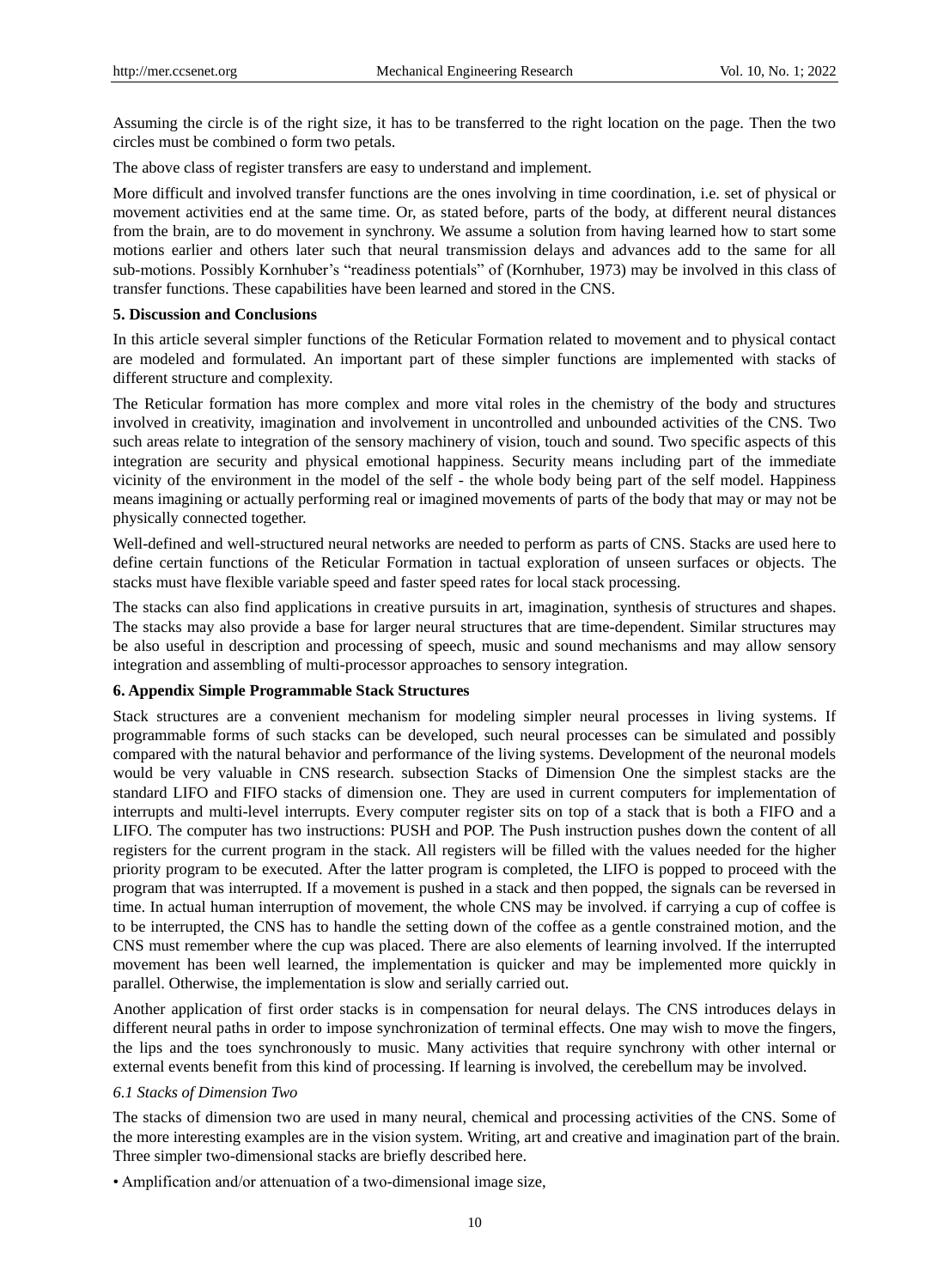- rotation of a planar image,
- translation of a planar image,
- drawing a curve,
- color or paint an image,
- write a word in small letters,

All these efforts merit systematic CNS studies. One approach, not pursued further here, is to treat the image as an object that can be rotated, translated or imbedded in a larger or smaller plane to induce attenuation or enlargement. Many other creative mental activities can be imagined.

### *6.2 Stacks of Dimension Three*

An example of a three dimensional stack is perhaps a mental image of a sequence of buildings on a street. Such images may be recalled for different purposes such as drawing, coloring or painting.

#### *6.3 Stacks of Dimension Four*

An image of the length of a street with a variety of buildings can be stored in a four-dimensional stack - the buildings are the three -dimensional stored objects and the length of the street is the fourth longitudinal dimension of the stack. Alternatively, a three-dimensional building in construction or in demolition can be stored in a four- dimensional stack.

In a different mental application, a person can watch dance or other simple or complex human movements of another human being, and, based on his knowledge, learning and previous experience, may be able to imitate and repeat the same observed motion. The pattern Recognition involved is an area for exploration and the role of vision and stacks in such mental efforts is beyond the present work.

#### **Acknowledgments**

The author is very grateful to Darla L. Peelle, N. K. Brooks, Phil Peer, and the support of the Fundamental Research Laboratories (FRL) of Honda R&D Americas, Inc. The author also is grateful for the encouragement of professors Yuan F. Zheng, Fusun Ozguner, and Joel Johnson, Chairs of the Department of Electrical and Computer Engineering at The Ohio State University. The author also is grateful to professors Robert Garbacz, Vadim I. Utkin, Patrick Roblin, Robert Mayhan, and Lee Potter for emotional and intellectual support.

#### **References**

- Angevine, J. B., & Cotman,C. W. (1981). *Principles of Neuroanatomy* (2nd ed.). Oxford: Oxford University Press.
- Hemami, H., Bay, J., & Goddard, R. (1988). A conceptual framework for tactu-ally guided exploration and shape perception. *IEEE Trans. on Biomedical Engineering, 2*, 99-109. https://doi.org/10.1109/10.1345
- Ulloc, A., & Bullock, D. (2003). A neural network simulating human reach grasp coordination by continuous updating of vector positioning commands. *Neural Networks, 16*, 1141-1160. https://doi.org/10.1016/S0893-6080(03)00079-0
- Kandel, E., Schwarrtz, J., & Jessell, T. (1991). *Principles of Neural Science* (3rd ed.). Elsevir.
- Hemami, H., & Wyman, B. (1979). Modeling and control of constrained dynamic systems with application to biped locomotion in the frontal plane. *IEEE Trans. on Automatic Control, 24*(4), 526-535. https://doi.org/10.1109/TAC.1979.1102105
- Tomovic, R., Popovic, D., & Stein, R. (1991). *Nonanalytical Methods for Motor Control*. World Scientific.
- Plantz, R. G. (2022). *Introduction to Computer Organization, NoStack Press, San Francisco*.
- Bay, J., & Hemami, H. (1987). Modeling of a neural pattern generator with coupled nonlinear oscillators. *IEEE Trans. Biomedical Engineering, 34*, 297-306. https://doi.org/10.1109/TBME.1987.326091
- Role, L., & Kelly, J. P. (1991). *The Brain Stem: Cranial Nerve Nuclei and the Mono-aminegic Systems* (3rd ed.). Elsevir.
- Shepherd, G. (1979). *The Synaptic Organization of the Brain* (3nd ed.). Oxford: Oxford University Press.
- Garoutte, B. (1981). *Survey of Functional Neuroanatomy*. Jones Medical Publications.
- Livingston, R. B. (1967). *Brain Circuitry Relating to Complex Behavior*. The Rockefeller Univ. Press.
- Kornhuber, H. H. (1971). Motor functions of cerebellum and basal ganglia: The cerebellocortical saccadic